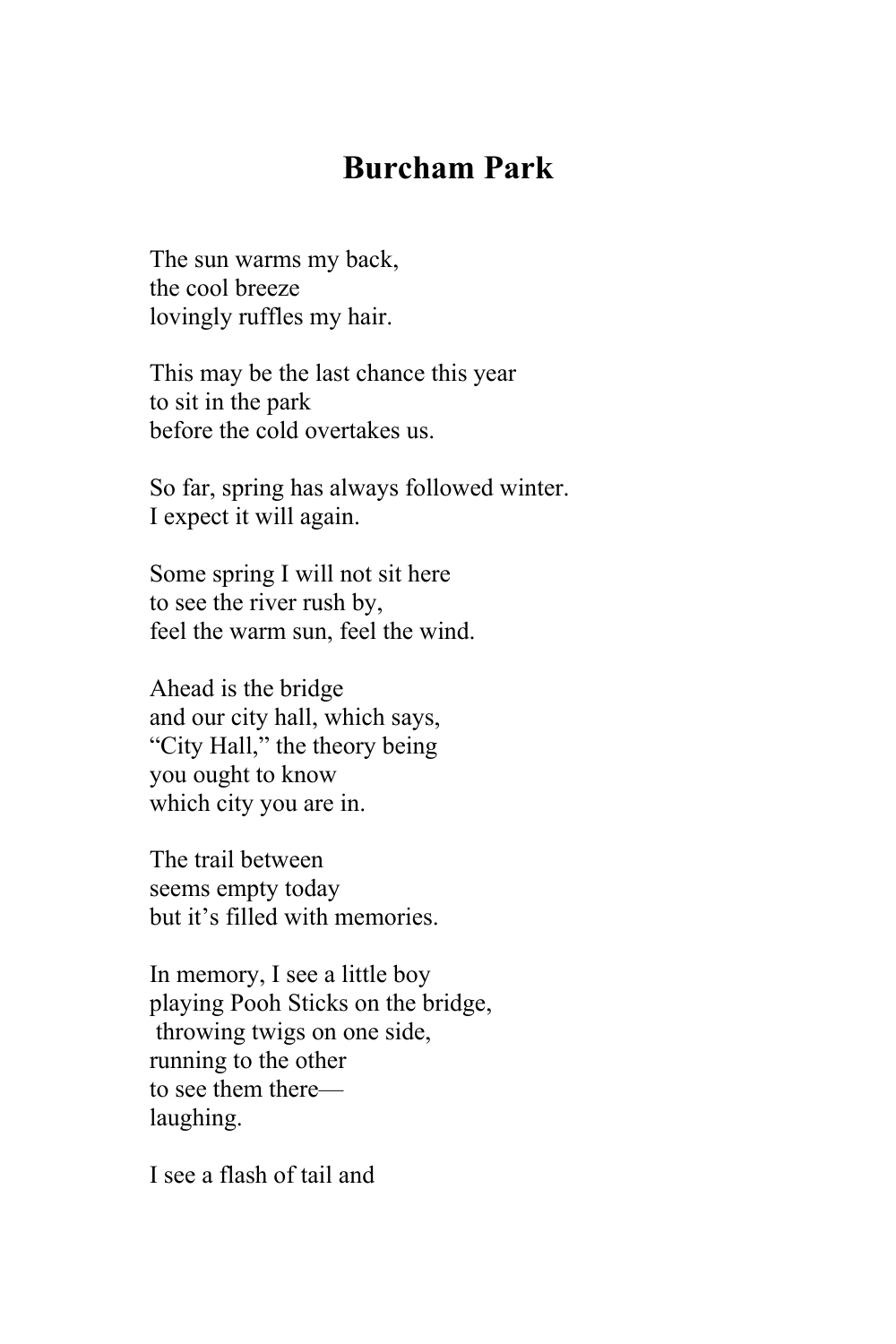a wolf grin— Cunka's favorite walk, digging, digging, looking for something I couldn't see.

Taking her out one last time watching her joy, a last time before we said good-bye.

I thought we'd never get another dog, but I see a black dog who decided she could swim in the river and the little boy grown pulling her out.

Down the path there are makeshift tents of homeless people. The city would not have them there.

Are they so different than those first settlers setting up their A-frames?

The river brought us here, gave us power, sometimes rebels.

Day by day, went higher, covered the railroad tracks, carried off